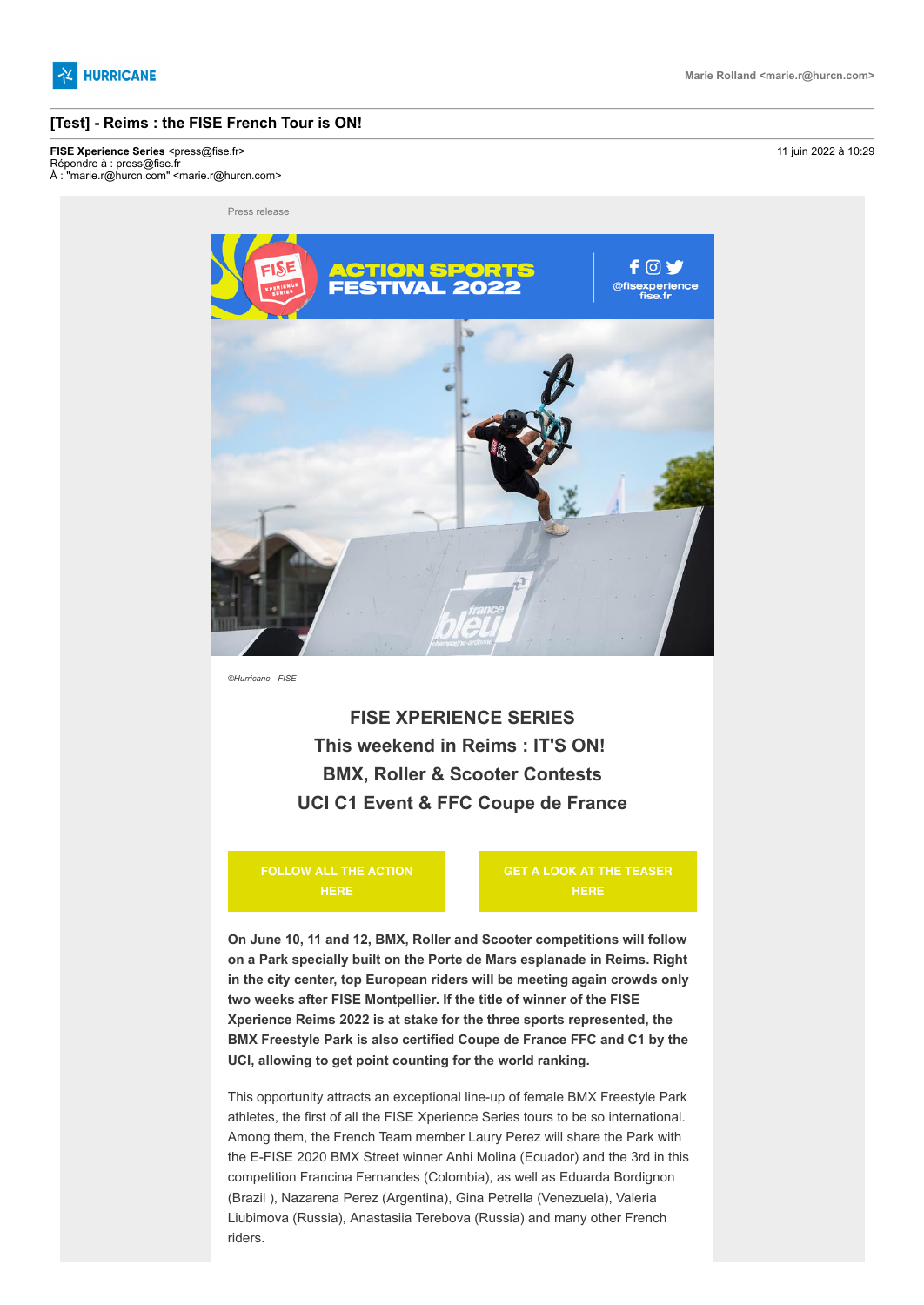### **BMX FREESTYLE PARK**

Anthony Jeanjean (French BMX Freestyle Park Team - Tokyo Olympic Games) Luca Bertrand (French BMX Freestyle Park Team) Valentin Antonuccio (French BMX Freestyle Park Team) Sheim Paillard (Reims - France) Maxime Vautrinot (Strasbourg - France) Maxime Orsini (France) Sean Mallet (France) Alex Coleborn (UK) (Team GB BMX Freestyle Park) Kaine Mitchell (UK) Shaun Gornall (UK) Dylan Hessey (UK) Caio De Olivera Souza (Brazil) Timo Schulze (Germany) Jonas Lindermer (Germany) Daniel Wedemeijer (Netherlands) Mark Vukman (Hungary)

Laury Perez (French BMX Freestyle Park Team) Julie Plousey (Toule - France) Anhi Molina (Ecuador) - E-FISE 2020 BMX Street winner Francina Fernandes (Colombia) - 3rd E-FISE 2020 BMX Street Eduarda Bordignon (Brazil) Nazarena Perez (Argentina) Gina Petrella (Venezuela) Valeria Lyubimova (Russia) Anastasiya Terebova (Russia)

# **ROLLER FREESTYLE PARK**

CJ Wellsmore (Australia) Nicolas Servy (Dijon - France) Julien Cudot (France) Diako Diaby (France) Anaelle Nogueira (France) Mery Munoz (Spain) Carla Martin (Spain)

#### **SCOOTER FREESTYLE PARK**

Rodrigue Demay (France) Timon Pharabot (France) Nicholas Vaz (France) Etienne Hartmann (France) Sacha Fesquet (France) Nelson Charles (France) Sean Mallet (France) Mael Arnaud (France) Axel Khahn (France) Yoann Le Tallec (France) Mathias Miguel (France) Thomas Salber (France) Mathis Viennot (France)

**After this Champagne edition which promises to be exceptional, the stages of Canet-en-Roussillon will follow, on June 18 and 19, then Thonon-les-Bains, on August 14 and 15 and Le Havre, on August 28 and 29.**

**[Full Schedule here](https://hurricanepresse.cmail20.com/t/t-i-qhktrhd-l-i/)**